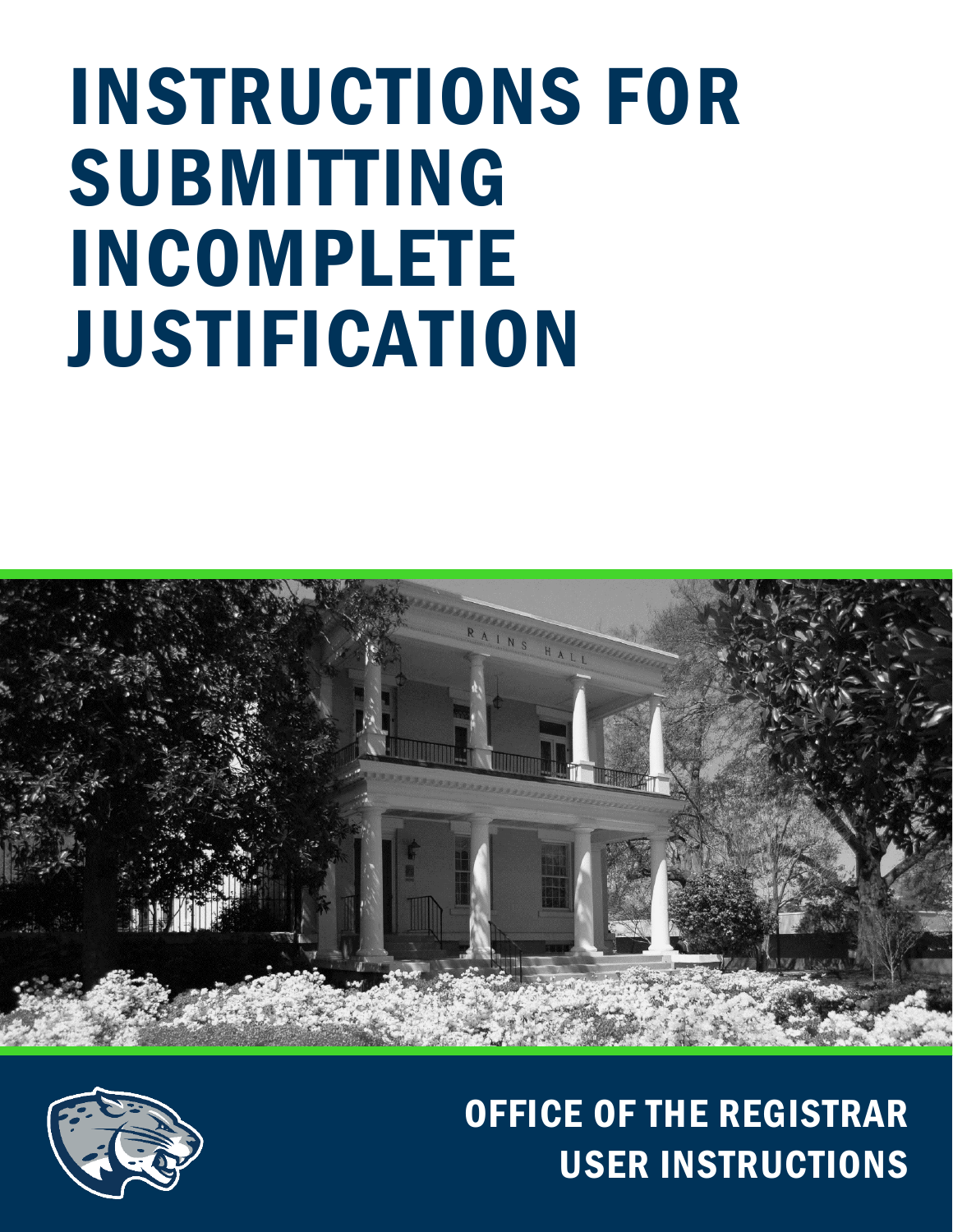### **TABLE OF CONTENTS**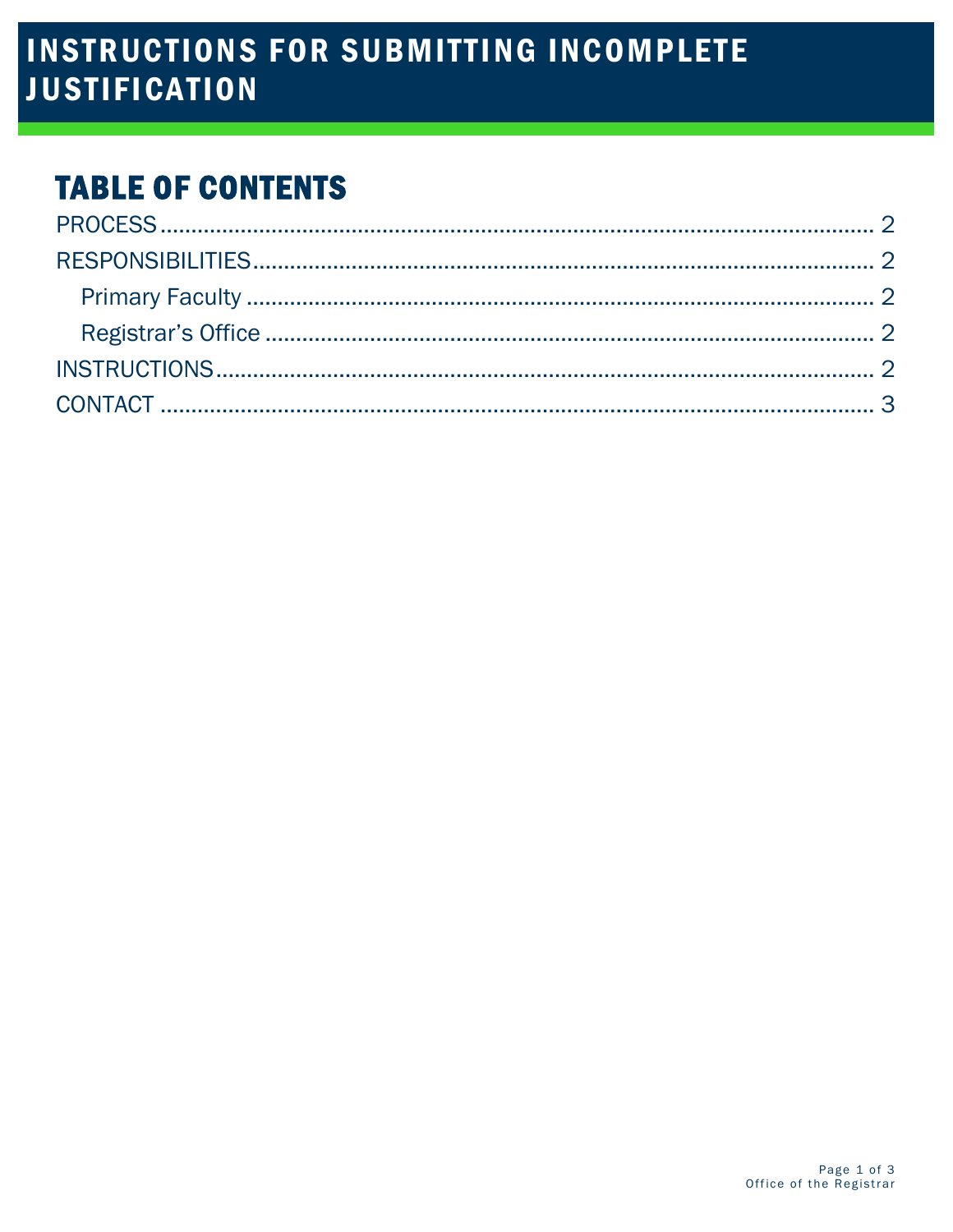### INSTRUCTIONS FOR SUBMITTING INCOMPLETE JUSTIFICATION

#### <span id="page-2-0"></span>PROCESS

These instructions will help you navigate through POUNCE to submit an incomplete justification.

#### <span id="page-2-1"></span>RESPONSIBILITIES PRIMARY FACULTY

<span id="page-2-2"></span>Primary faculty are responsible for submitting an incomplete justification for any students who are being given an "I" for the semester.

#### <span id="page-2-3"></span>REGISTRAR'S OFFICE

The Registrar's Office is responsible for finalizing grades and completing grade changes.

#### <span id="page-2-4"></span>INSTRUCTIONS

- 1. Login to [https://pounce.augusta.edu.](https://pounce.augusta.edu/)
- 2. Select "Faculty Services" from the top of the page.

**Faculty Services**  $\vert$  Go $\vert$ Search



3. Select "Justification for Incomplete Grade".

| Class Schedule                                                                                             |
|------------------------------------------------------------------------------------------------------------|
| <b>Course Catalog</b>                                                                                      |
| <b>Office Hours</b>                                                                                        |
| <b>Advisee Grade Summary</b>                                                                               |
| <b>Faculty Grade Summary</b>                                                                               |
| View/Release Holds                                                                                         |
| Release holds from students/advisees assigned to you.                                                      |
| <b>Role Selection</b>                                                                                      |
| Choose Faculty or Advisor role. Only affects View/Release Holds.                                           |
| Detail Pictorial Class Roll                                                                                |
| View a detailed class roll with student photos                                                             |
| <b>Summary Pictorial Class Roll</b>                                                                        |
| <u>VIEW YOU LOG SS TON WILL SLUGENT DHOLOS THE YEGHOODKEESL, IE.</u><br>Justification for Incomplete Grade |
| Ctudent Athlete Dreareen Evaluation                                                                        |
| Pictorial Student Directory for Major                                                                      |
| Attendance Verification                                                                                    |
| Verify student attendance in your assigned courses.                                                        |
| Grade Change                                                                                               |
| <b>Course Substitution Paper Form</b>                                                                      |
| The Course Substitution Workflow is down for updates and mainten:                                          |
| <b>Faculty Grade Entry</b>                                                                                 |
|                                                                                                            |

4. Select the CRN/course from the drop down list and submit.